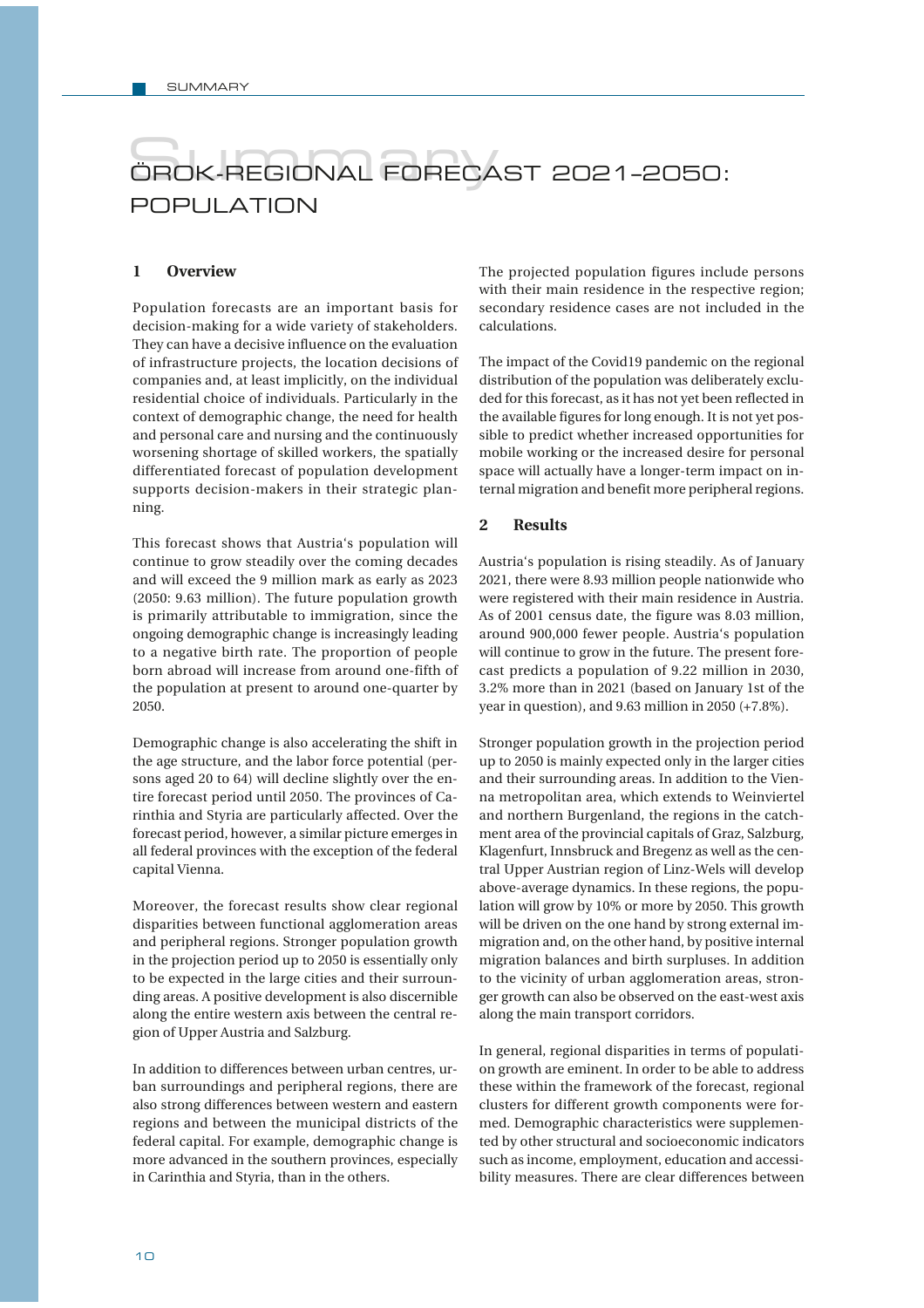urban centres, the urban surroundings and peripheral regions as well as between western and eastern regions. Also striking are the differences between the municipal districts of the federal capital, which in some cases differ considerably, especially in terms of fertility and life expectancy. The relatively homogeneous regional clusters were used to make assumptions for the forecast.

Austria's population growth is primarily attributable to immigration. Although slight birth surpluses were also recorded in 2014 to 2019, in 2020 and also in 2021 the number of deaths outweighed those of births due to the Covid 19 pandemic. An examination of gender-specific life expectancies at birth shows differences between eastern (lower) and western regions (higher), with these being more pronounced for men. An urban-rural divide can also be identified, with lower life expectancy in cities. Finally, there are clear differences between Vienna's districts. While districts such as Meidling, Favoriten and Brigittenau have some of the lowest life expectancies (lower educational level and lower income, higher share of population born abroad), life expectancy is particularly high in the districts of Innere Stadt, Josefstadt and Währing (high income and education levels). Due to the aging of the population, negative birth balances are to be expected in the future. There are also regional differences in fertility. As in the case of life expectancy, there are differences between eastern (moderate fertility) and western (highest fertility) regions, with the main difference being observable between urban (low) and rural (high) areas. The disparities within the federal capital also follow a similar pattern – while districts such as Mariahilf, Josefstadt or Neubau have the lowest fertility rates, Favoriten or Simmering have comparatively high rates for urban regions. In the period from 2021 to 2050, a total of 448,000 more deaths than births are expected. The birth balance is negative in most of the forecast regions, but this negative balance is significantly larger in the eastern provinces than in the western regions, in line with the disparities mentioned above.

On the other hand, there is a positive migration balance (international immigration minus emigration) of +1.156 million persons. The projected population growth of about 700,000 persons between 2021 and 2050 is thus only due to migration gains from abroad. In terms of internal migration, districts in Lower Austria located in Vienna's neighborhoods, districts in Burgenland and Styria, as well as Vienna's outlying districts of Floridsdorf, Donaustadt and Liesing are the main winners. In general, it is mainly districts in the urban hinterland that record gains in domestic migration over the forecasting period.

The absolute number of the native-born population will remain largely constant over the entire calculation period until 2050 and will range between 7.16 million (2031) and 7.13 million (2050), but the share of foreign-born persons will increase. Currently, there are 1.80 million persons living in Austria who were born abroad and moved to Austria. This is almost exactly one fifth (20.1%) of the population. In 2050, the number of immigrants will amount to 2.50 million, which means an increase of 38.9% compared to 2021 and a population share of 25.9%.

A positive balance of net external migration can be seen in almost all forecasting regions, although this is particularly high in cities. Special cases are the regions of Baden-Ebreichsdorf and Vöcklabruck, where big refugee camps (first reception centres) are located.

As in the past, the age structure of the Austrian population will continue to shift in the future, as demographic change continues. The number of persons of retirement age will increase both in absolute and relative terms, while the number of younger population groups will grow only slightly or stagnate. The labor force potential, i.e. the group of persons aged 20 to 64, will decline slightly over the entire forecasting period up to 2050. Starting from the 5.50 million persons in this age group as of January 1st, 2021, the working-age population will decline to 5.37 million (-2.4%) by 2030 and to 5.26 million (-4.3%) by 2050.

## **3 Brief technical summary**

The small-scale population forecast (main residence concept) for Austria 2021 to 2050 (ÖROK population forecast) was calculated by STATISTIK AUSTRIA on behalf of the Austrian Conference on Spatial Planning (ÖROK) (ÖROK forecast 2021). In advance, JOANNEUM RESEARCH – POLICIES carried out a thematic regionial clustering in order to identify homogeneous regions with regard to the most important components of population development.

The forecast as well as clustering and preliminary analysis cover a total of 121 forecasting regions, namely the Austrian Statutory Cities, the Political Districts as well as the 23 Vienna Municipal Districts.

In the preliminary analysis, the focus was on a primarily data-driven approach – for this purpose, different data sources such as population data (population statistics database – POPREG), demographic data (demographic indicators), data on migration movements (migration statistics), supplementary structural data (coordinated employment statistics, wage tax statistics, child care coverage) and data on mobi